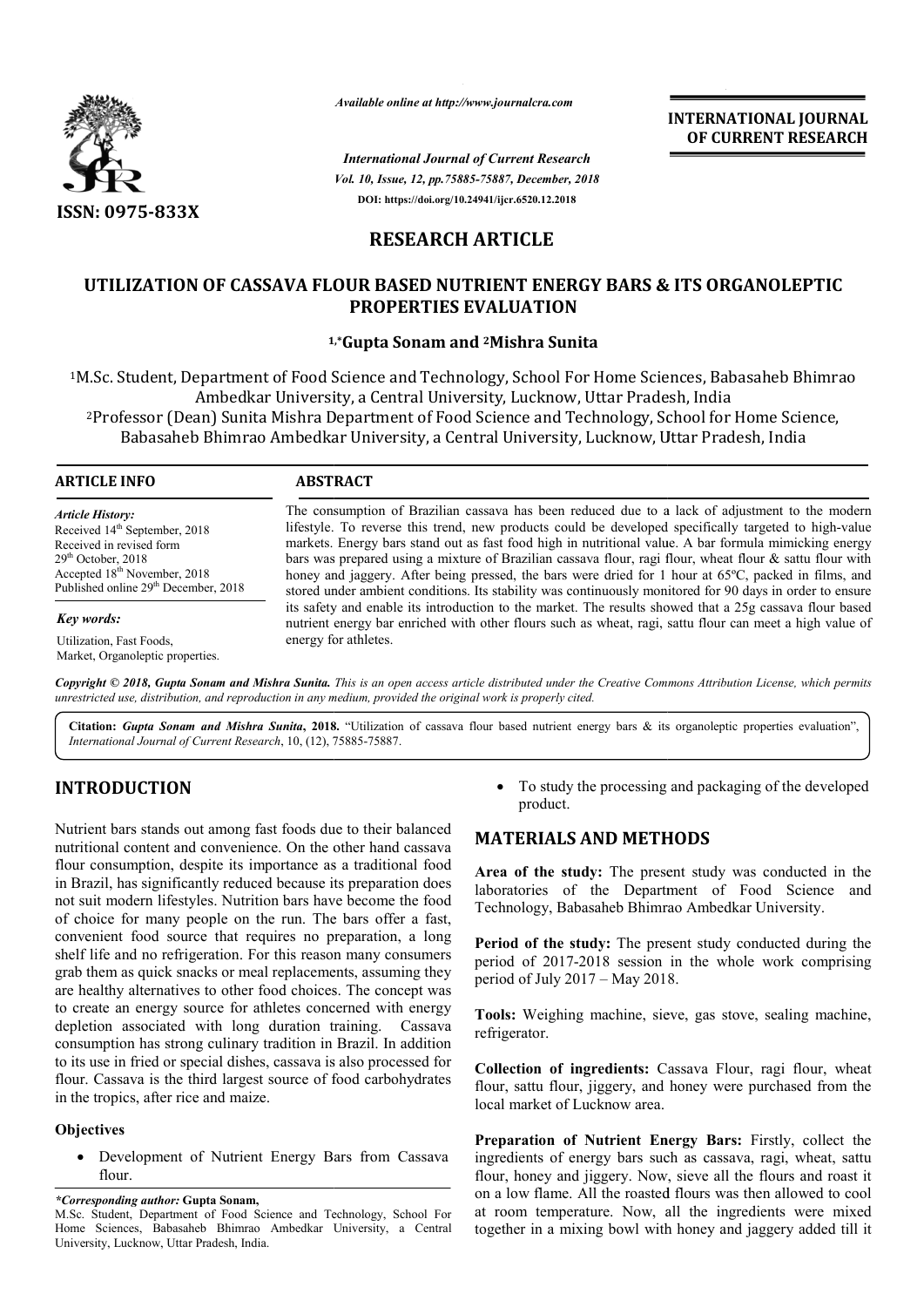agglutinated all mixture togher, leaving the sides of the bowl. Now, take 25g of this mixture on the hand and form nutrient bar. All samples of nutrient bars was transferred and allowed to cool in freeze at temperature of  $(-15\pm5)$ °.

Packaging: Food packaging is the most reliable method of food containment. This is the best way to safely control and protect the food against physical, chemical, biological and environmental factors.

**Tools:** Butter paper, Aluminium wrapper, Sealing machine.

**Procedure:** Nutrient energy bars firstly wrapped in the butter paper with clean and dry hand then in aluminium wrapper. Seal the aluminium wrapper with sealing machine.

## **RESULTS AND DISCUSSION**

The result and discussion chapter is based on the sensory acceptability of Nutrient Energy Bars. In this study the sensory evaluation is done in our Department of Food Science and Technology by expert panel of members, and the technique of sensory evaluation was hedonic scale.

#### **Distribution of Samples**

- **T1 –** Nutrient Energy Bar with jaggery.
- **T2 –** Nutrient Energy Bar with sugar.
- **T3 –** Nutrient Energy Bar with coating of honey.

#### **Table 1. Individual markings for body and texture**

| Member 1 |  |  |
|----------|--|--|
| Member 2 |  |  |
| Member 3 |  |  |
| Member 4 |  |  |
| Member 5 |  |  |
| Total    |  |  |



**Fig. 1. Graphical Representation- Body and texture**

**Table 2. Individual markings for colour and appearance**

|          | гı | l 7 |  |
|----------|----|-----|--|
| Member 1 |    |     |  |
| Member 2 |    |     |  |
| Member 3 |    |     |  |
| Member 4 |    |     |  |
| Member 5 |    |     |  |
| Total    |    |     |  |



**Fig.2. Graphical presentation of colour and appearance**

**Table 3. Individual markings for flavour and taste**

|          | тэ |  |
|----------|----|--|
| Member 1 |    |  |
| Member 2 |    |  |
| Member 3 |    |  |
| Member 4 |    |  |
| Member 5 |    |  |
| Total    |    |  |



**Fig. 3. Graphical presentation of Flavour and Texture**

**Table 4. Individual markings for overall acceptability**

|          | г |  |  |
|----------|---|--|--|
| Member 1 |   |  |  |
| Member 2 |   |  |  |
| Member 3 |   |  |  |
| Member 4 |   |  |  |
| Member 5 |   |  |  |
| Total    |   |  |  |



**Fig.4. Graphical presentation of overall acceptability**